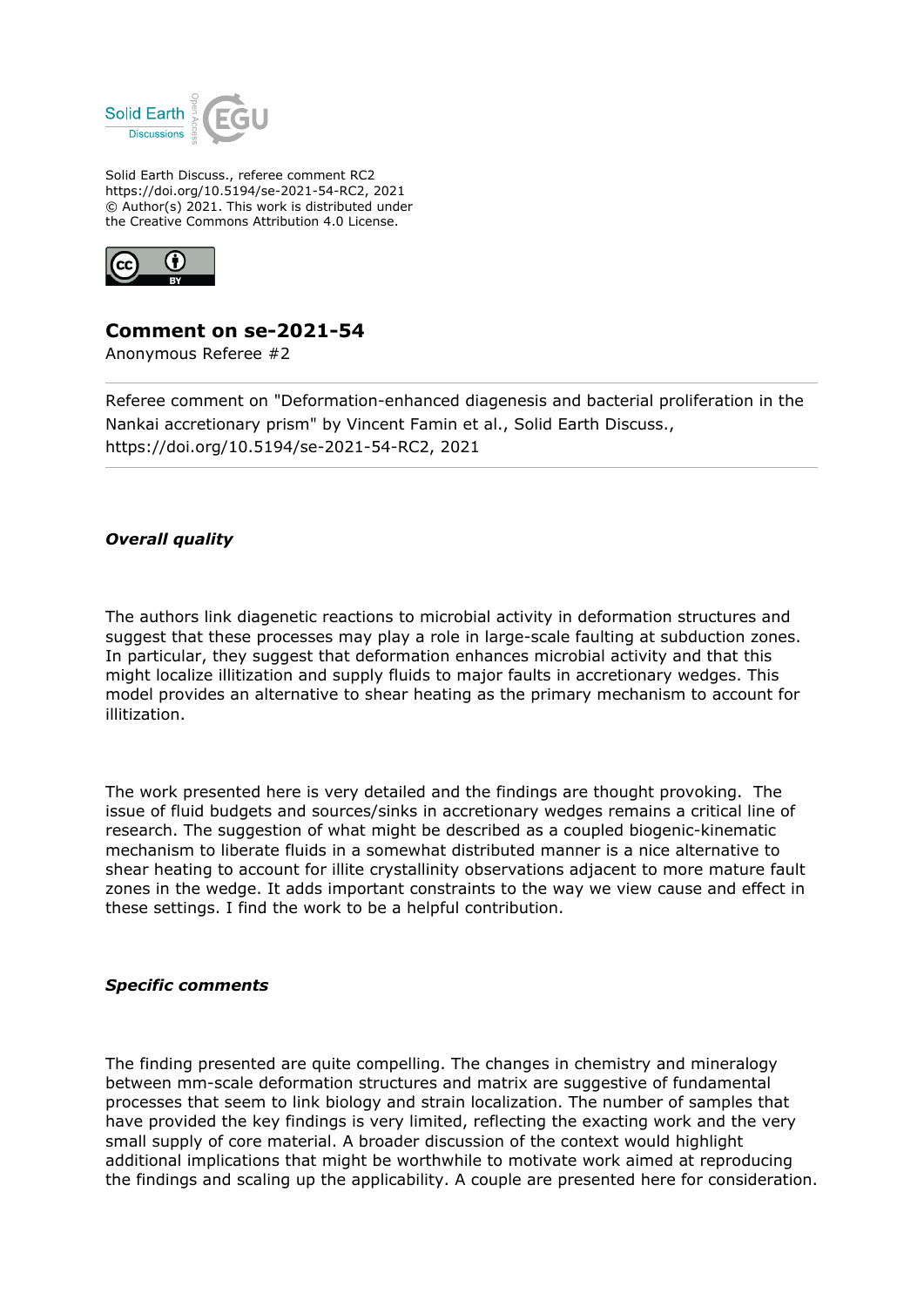- Site C0001 is in the footwall of a megasplay fault that is crosscut by a slope basin or mass-transport deposit. It is also in the hangingwall of other out-of-sequence thrust faults. The structural setting of the 3.5-5.5 Ma sediments examined could be mechanically connected to either or both of these structures, but the constraints provided in the manuscript suggest that the structures were formed prior to the emplacement of these faults. Is the timing well constrained?
- If the dewatering is exclusively burial-related (consistent with the fact that the shear zones record normal motion), the link to more mature faults is more of a stretch. Is it possible that the structures are synchronous with the nearby out-of-sequence thrusts?

These overarching questions connect to the implications that start on Line 328, specifically the potential relation between structures of the kind the authors nicely characterize and larger faults. The timing questions are thus critical. Given how much interest there is on accretionary prisms, and on the spectrum of time scales over which seismic energy is released, the following specific questions might be worth consideration. For example, if the dewatering structures are tectonic (not simply products of burial) over what timeframes can the authors bracket them to have been active? Are they "one-time" features related to a single seismic event on the megathrust or the more proximal megasplays? Alternatively, are they formed over many seismic cycles, or perhaps even during the inter-seismic phase as fault zone coupling evolves? Are they crosscut by structures with known kinematics that help narrow the timing? Some of the structures are themselves normal sense shear zones. I realize that these questions are challenging. I ask because I wonder whether the fluids produced by the processes described might have been supplied to structures up dip, down dip or even along strike? If these structures immediately precede the development of throughgoing faults, do they shed light on process-zone evolution? If they are coeval with throughgoing faults, do they help us understand feedbacks between damage zones and faults? An entirely different implication/question: could these structures be signatures of aseismic processes such as tremor?

These questions require timing constraints that are very difficult, if not impossible. Given that the "plumbing of accretionary prisms" remains a hot topic, as the authors rightly note, providing the larger context would elevate the significance of the findings, motivating additional innovative work of this sort. In the Discussion section, the authors agree with prior work that these deformation structures are in effect byproducts of dewatering. Is it possible that volume fluxes can be estimated so that we have a better sense of the scale? Getting word out about the findings strikes me as important because as more core from similar settings is collected, the community might prioritize this kind of work so that we can begin evaluating the true scales over which these processes operate. The potential feedbacks between biogenic and tectonic processes are quite provocative. If the structures are well constrained to pre-date the megasplays, then the implications for fault evolution are more tenuous and my many questions are not so helpful.

## *Technical corrections*